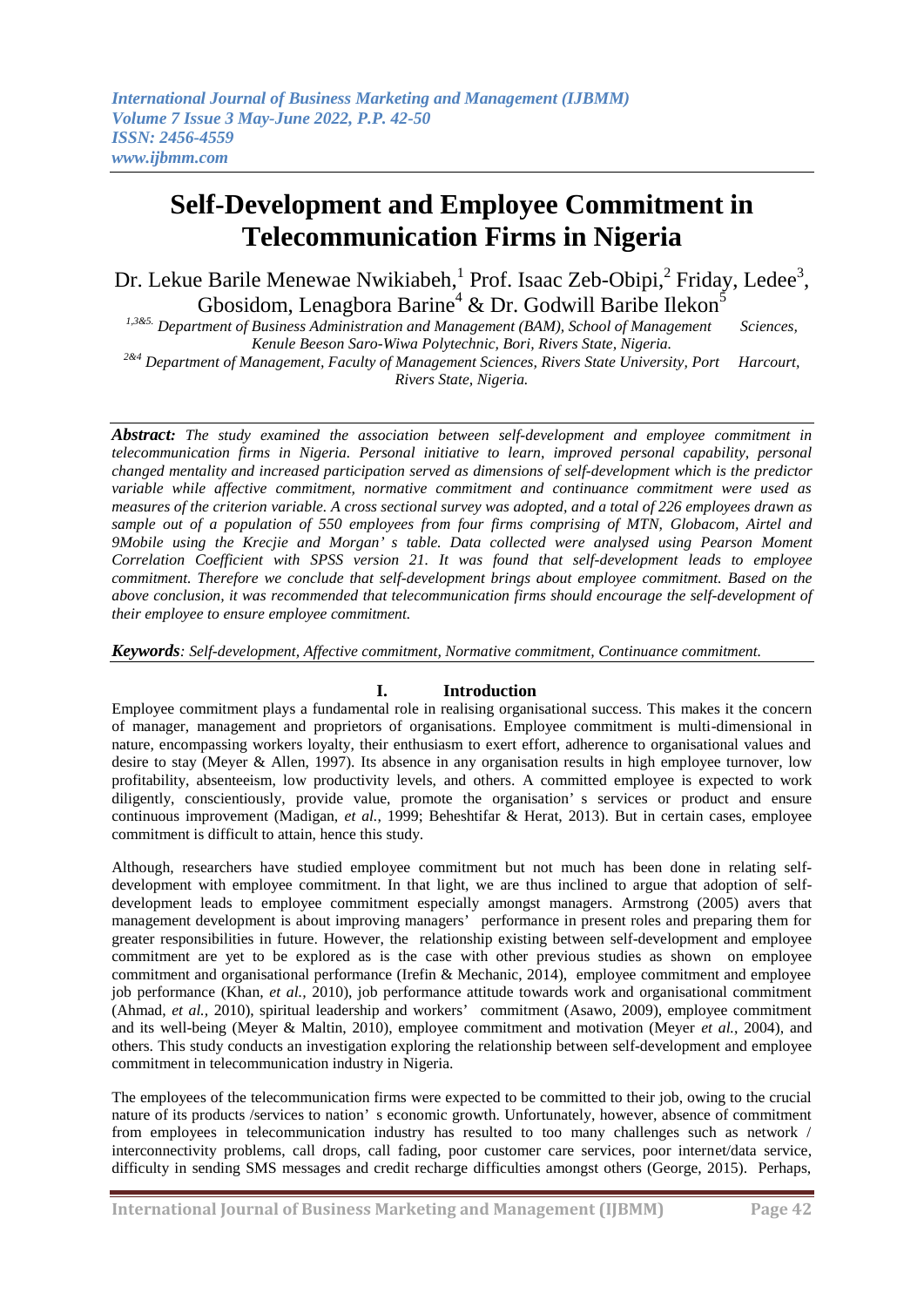# *Self-Development And Employee Commitment In Telecommunication Firms In Nigeria*

these telecommunication firms, have not given due attention to self-development; and this has aggravated the complaint amongst consumers. Based on the above uncertainties this research is being conducted to examine the association between management development and employee commitment in the telecommunication industry in Nigeria and then Rivers State in particular.

The study variables are: self- development as predictor variable, employee commitment as criterion variable. Self development was derived from the work of Mumford (1993). Employee commitment here is used as dependent variable. The measures to employee commitment are affective commitment, normative commitment and continuance commitments (Meyer & Allen, 1991).The conceptual framework shows relationship between the independent variable and that of dependent variable as shown in the figure 1.



Figure 1: Conceptual Framework of Self-development and Employee Commitment. Source: Researchers' desk. 2021.

The study sought to find out if self-development can bring about employee commitment in the telecommunication firms in Nigeria. Specifically, this work will help us achieve the following objectives:

- 1) To determine if self-development leads to employee affective commitment in telecommunication firms Nigeria.
- 2) To determine if self-development leads to employee normative commitment in telecommunication firms Nigeria.
- 3) To determine if self-development leads to employee continuance commitment in telecommunication firms Nigeria.

The study was guided by the following research questions:

- 1) To what extent does self-development leads to employee affective commitment in the telecommunication firms?
- 2) To what extent does self-development leads to employee normative commitment in telecommunication firms?
- 3) To what extent does self-development leads to employee continuance commitment in telecommunication firms?

## **II. Theoretical Framework**

#### **Social Exchange Theory**

The baseline social theory that is pertinent to our study is Social Exchange Theory (SET). Importantly, Social Exchange Theory (SET) is influential conceptual paradigms that enable a researcher understand workplace behaviour, (Copranzano & Mitchell, 2005). Social exchange theory is based on social interaction which is seen as an exchange activity, tangible and intangible (Homans, 1961); especially as it concerns rewards and costs. Also Cropanzano & Mitchell (2005) posit that exchange theory examines the way through which reciprocity is established and sustained in social relations, as well as mutual gratifications among individuals. The basic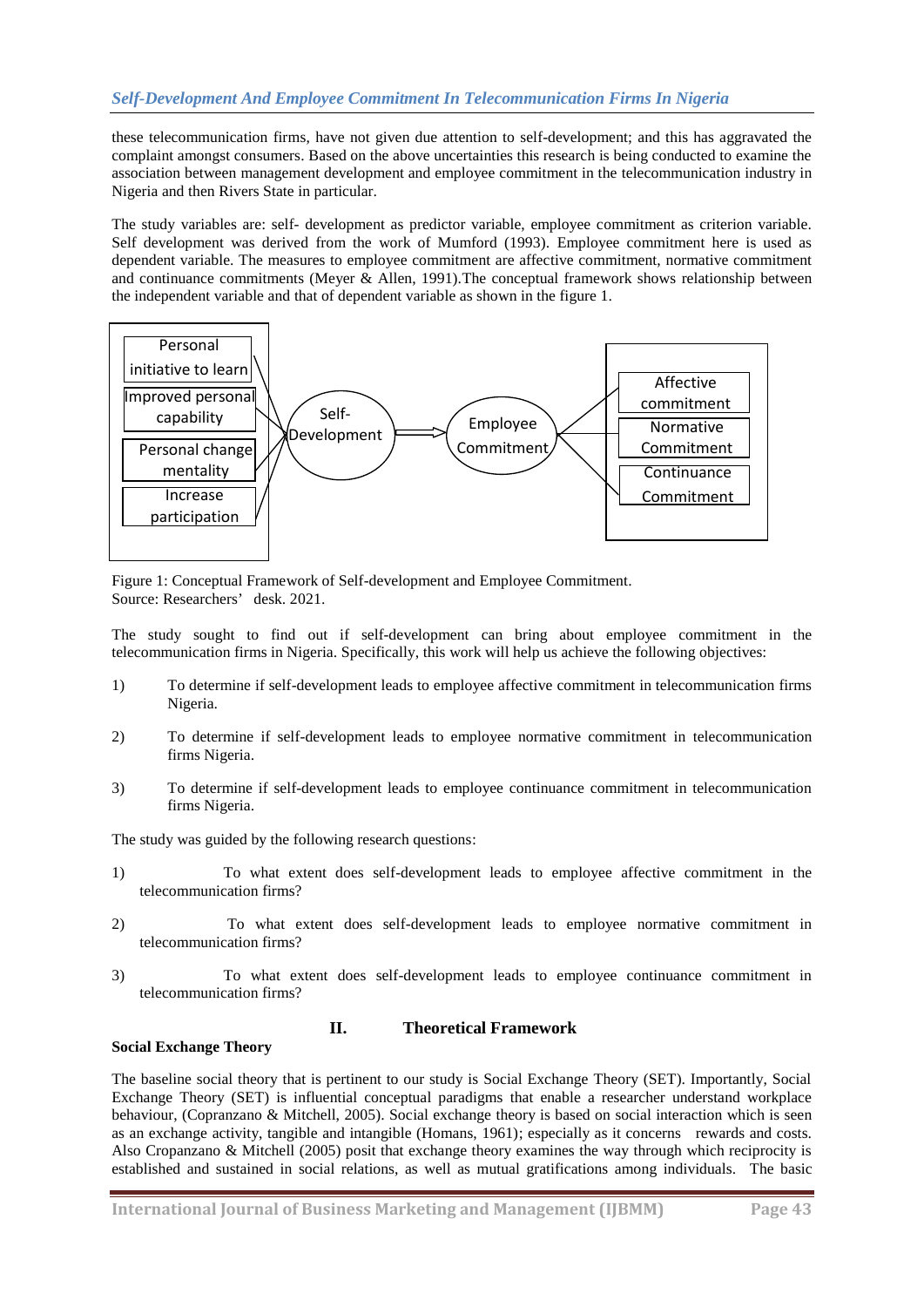assumption of exchange theory is that individuals establish and continue social relations based on their expectations that such relations will be mutually advantageous. Judging from the view of Copranzano & Mitchell (2005), we are inclined to state that, management employees who expect to be encouraged in terms of self-development from the establishment they work for will be committed to assigned responsibilities; that they will reciprocate the development gesture shown to them.

## **Self-Development and its Dimensions**

According to Mumford (1993) as enunciated by Armstrong (2006) self-development is recognising that individuals can learn but are unlikely to be taught and that the initiative for development is the responsibility of the individual. It is personal effort at developing oneself to make one effectively perform assigned task. Accordingly, Pienaar *et al.* (2003) opined that self-development will result to a change mentality by first encouraging individuals to seek and foster change within them. Also, Temporal (1984) as posited in Nwikiabeh (2017) submitted that self-development enables the organisation keep up with dynamics of change as it even encourages managers to think positively about change and as well as improvement. Moreover, self-development encourages participation and may boost individuals' commitment level to their organisation (Pienaar *et al.*, 2003). It is one' s investments in him or her to boost one' s capabilities for improve performance.

Furthermore, Rothmann (1999) advocated that manager' s effectiveness flows from his intra-personal and interpersonal effectiveness which are vital to self-development. Self-development programmes are essential to stimulate the self-awareness, self-regard, self-acceptance, flexibility and interpersonal effectiveness identified as problems confronting an organisation. It is noteworthy to mention that self-development is achieved through programmes directed at the stimulation of personal growth. These include self-knowledge, self-esteem, selfefficacy and resilience and coping (Stumpfer, 2000). Also, Pienaar *et al.* (2003) suggested that the distinctiveness of self-development as a process of growth lies in the synthesis of three important dimensions which include that of development, the notion as it relates the whole person and personal responsibility. The dimensions of self-development used in this study are discussed subsequently.

**Personal Initiative to Learn**: According to Fay & Frese (2001), personal initiative is seen as behaviour that results where an individual takes an active and self-starting approach to work at goals and tasks persisting in overcoming barriers and setbacks. Initiative to learn prevails in an atmosphere where individual manager is responsible to improve his performance of a given task using the self starting approach (Elingson & Noe, 2017). Personal initiative is associated with seeking opportunity to learn and engaging in learning activities.

**Improve Personal Capacity**: This indicates an individual' s effort at adding to his competency and to perform better on an assigned responsibility. The manager in a bid to improve his personal capacity got engaged in activities that raise the ability to better perform.

**Personal Change Mentality**: It has to do with an individual changing the way he thinks, from negative to position toward developing himself. This involves positive attitude towards self development for better performance thus putting on the 'I can do' mentality. This is important since personal change is at the root of organisational change.

**Increase Participation**: This is viewed in terms of an individual who make himself more available to take part in the activities of an organisation as a way of boosting his capability for better performance.

## **Employee Commitment and its Measures**

The task of defining commitment is a tricky one (Meyer & Allen 1997; Meyer & Hercovitch, 2001). Commitment is viewed as a force which binds a person to a certain course of action that is significant to a given target (Meyer & Herscovitch, 2001). Meyer & Maltin (2010) said that the binding force can be experienced in its dissimilar ways (ie can be accompanied by different mindsets), including an affective attachment and involvement to its target and the consciousness of the cost associated with discontinuing involvement with the target. In it pure form, these mindsets are regarded as affective commitment (AC), normative commitment (NC) and continuance commitment (CC) respectively.

Akintayo (2010) avers that employee commitment is conceived as the extent to which the employee feels devoted to one' s organisation. As viewed by Ongori (2007), employee commitment is described to be effective response of individual to the entire organisation including level of attachment or loyalty employee feels for the organisation. Similarly, Zheng (2010) saw employee commitment to be simply employee attitude to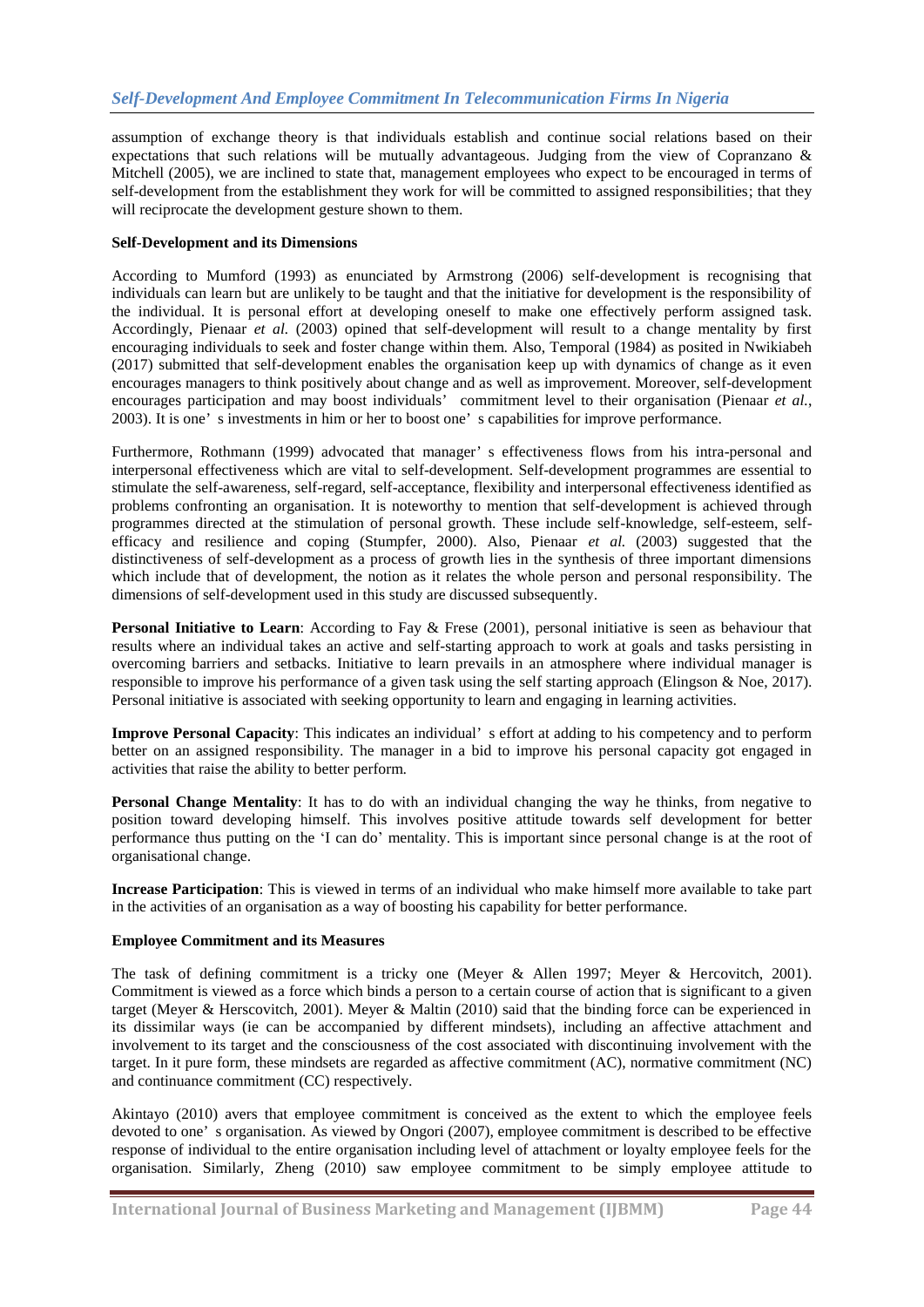organisation. It shows identification with, involvement in everyday activities performed in the organisation. Management is to a large extent concerned with determining commitment level displayed by organisational members at all the times. Shahid & Azhar (2013) argued that employee commitment is an essential factor which determines the success level of the organisation. Also, employee commitment to an organisation has acquired increasing demand as it aids them to retain more staff thereby increase in achievement, productivity and effectiveness.

For this research, we have anchored our study of commitment on the work of Meyer & Allen (1991) who proposed a three component model of organisational commitment that integrates a lot of different conceptualisations. These three dimensions or constructs are affective, continuance and normative commitments (Meyer & Allen, 1991). These forms of commitments identified by Meyer & Allen (1991) constitute the measures of employee commitment in this work.

**Affective Commitment (AC)**: Meyer & Allen (1991) define affective commitment to be employee' s emotional attachment to identifying with, and involving in, an organisation owing to feelings that are positive, or emotions, to organisation. The antecedent for affective commitment consists of perceived job characteristic where there is task independence, task importance, task uniqueness, skill diversity and supervisory feedback as well as organisational dependability and how employees feel the organisation can be looked up to as it relates to looking after their interest, and supposed participatory management that can influence decisions on work environment and other uses of concern to them (Madi *et al.*, 2012). They further asserted that the adoption of these antecedents is in consonance with the findings by Rowden (2002) that these factors create worthwhile situations, intrinsically favourable to improvement of affective commitment. Also, Meyer & Herscovitch (2001) maintained that the primary bases for the development of affective commitment are personal involvement, identification with the relevant target, and value congruence (Meyer, *et al.*, 2004). As viewed by Bal *et al.* (2014) affective commitment reflects an emotional attachment and involvement in the organisation. This is in tandem with Meyer & Allen (1991) who had earlier defined affective component as an emotional attachment to the organisation via identification, taking part and enjoying membership. It has also been said that affective commitment shows commitment that depends on emotional ties the employee builds with the 0rganisation through work experiences that are positive.

**Normative Commitment (NC)**: According to Madi *et al.* (2012) normative commitment is regarded as an employee' s feeling of obligation towards staying with an organisation for the reason that an employee has internalised core values and goals of that organisation. Normative commitment reflects sense of obligation on the part of the employee to continue his membership in a given organisation (Meyer& Smith, 2000; Bal *et al.* 2014). It has also been conceived that the likely antecedents for normative commitment are co-worker commitment which involve affective and normative dimensions and commitment behaviours, organisational dependability and that of participatory management. Also, co-workers' commitment will offer normative signals that is to persuade the development of employee normative commitment (Commerias & Fournier, 2002; Madi *et al.*, 2012). It is worthy to mention that organisational dependability and participating management are key issues that will foster and instil moral obligation that the employee will give in return to the organisation. Normative commitment reflects a sense of obligation instilled in an employee as to sustain organisational membership (Meyer & Smith, 2000; Bal *et al.*, 2014).

**Continuance Commitment (CC)**: Bal *et al.* (2014) opined that continuance commitment is premised on the perceived costs associated with discontinuing work with the organisation. Kanter (1968) as cited in Nwikiabeh (2017) referred to continuance commitment as a cognitive orientation where costs become the basic consideration of leaving or staying with a given organisation. Continuance commitment is seen as the commitment that is dependent on the cost an employee associates with separating from the organisation. The continuance commitment antecedents are age, tenure, career fulfilment and intention to leave. It is imperative to assert that while employee with a strong affective commitment continue employment with an organisation for the reason that they want to, employee with strong continuance commitment stay because need to and employee with strong normative commitment because they feel they should do so (Meyer & Allen, 1991, Bal *et al.*, 2014). Similarly continuance commitment is said to relate to such terms of employment as job contract, which may make leaving the present job very costly and troublesome (Mullins, 2001). Continuance commitment also is further develops as a result of accumulated investments, or side-bets that would be lost if an employee discontinued work, and owing to lack of alternative to the current job (Powell & Meyer, 2004). Premised to the foregone, there is an evaluation of the associated cost or profit as it concerns the employee investment as a condition for commitment to that given organisation. Westhuizen (2006) also asserted that continuance is a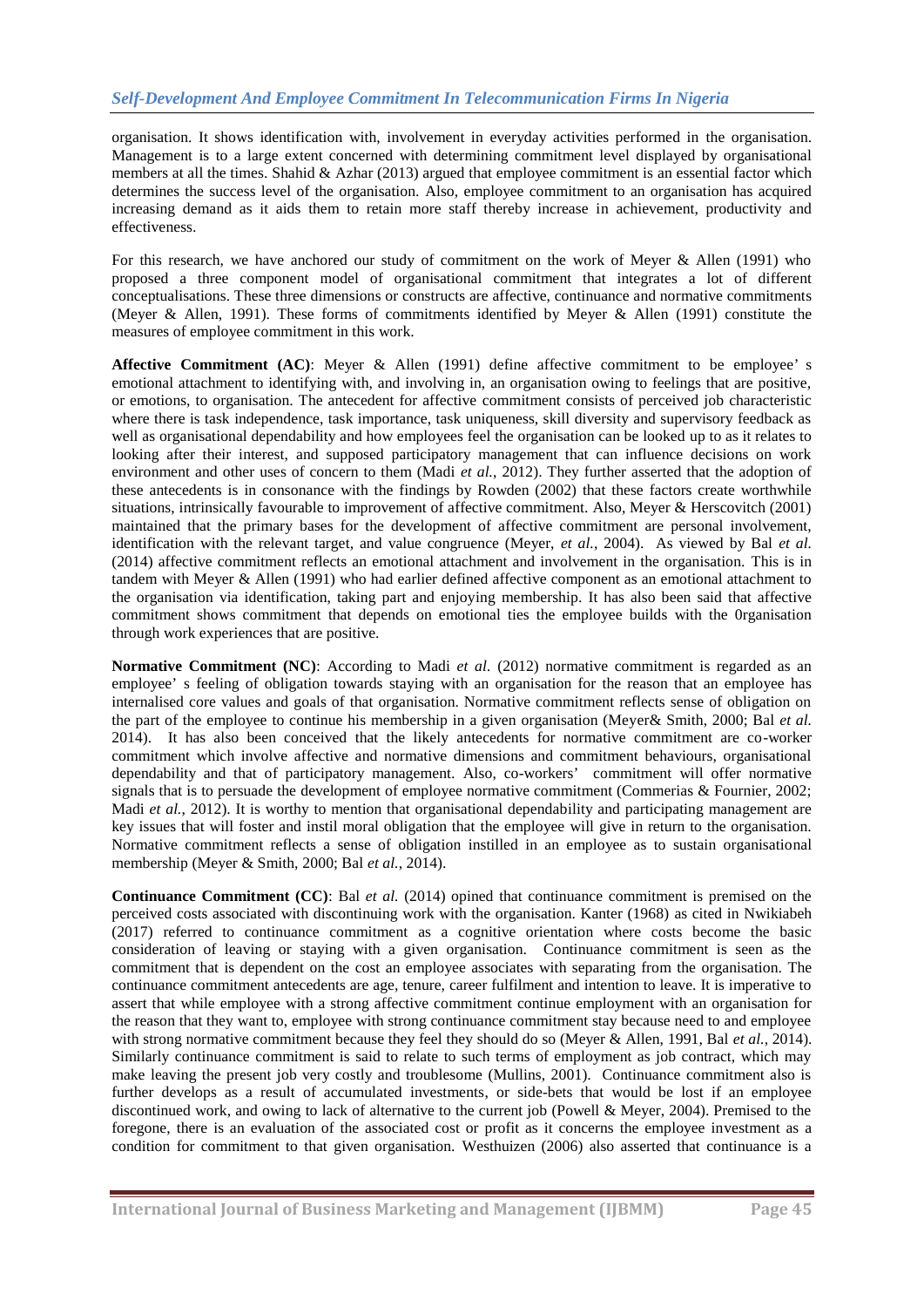mental state that is not only there because of physical gains but due to subjective penalties related to the desire to end employment in that organisation.

#### **Self-Development and Employee Commitment**

It was earlier asserted by Mumford (1993) as enunciated by Armstrong (2006) that self-development is a recognition that individuals can learn but are not likely to be taught and that the initiative for development often rests with the individual. Also, Akintayo (2010) said employee commitment has to do with the degree to which the individual employee feels devoted to an organisation. Bradley (2011) opined that continuous self development is where individuals commit themselves to improving their knowledge and understanding through their careers. Once a career is started, it is expected that the individual continuously pursue the career to a level of self-actualisation. In the same vein, Giulioni (2013) supported the fact that employee self-development facilitates three essential activities namely internalizing intentions, observing progress and extracting lessons. This in no small measure put the individual employee in a better place for self-development in organisation. The effort for self-development is geared towards developing the individual employee to be capable of handling the daily and future job challenges and its requirement to accomplish goals in organisation to guarantee employee commitment. Interestingly, Giulioni (2013) assertion shows that close monitoring of self-development activities will produce more results both to individuals and organisations.

As earlier stated, Rothman (1999) advocated that manager' s effectiveness flow from his intra-personal and interpersonal effectiveness (Amos & Mather, 1998), which are essential to self-development. And that self development programmes are necessary to stimulate the self-awareness, self-regard, self-acceptance flexibility and interpersonal effectiveness identified problems in an organisation. It is also submitted that self-development enables the organisation to be abreast with dynamics of change as this encourages managers to think positively about change and as well improvement. This no doubt place the organisation at it Eldorado for optimum productivity and success. Moreover, self-development encourages participation and may increase individuals' commitment to the job (Pienaar *et al.,* 2003). Based on that we are inclined to hypothesize thus:

- $Ha_1$ : There is a significant relationship between self-development and employee affective commitment in Telecommunication firms in Nigeria.
- Ha<sub>2</sub>: There is a significant relationship between self-development and employee normative commitment in Telecommunication firms in Nigeria.
- Ha<sub>3</sub>: There is significant relationship between self-development and employee continuance commitment in Telecommunication firms in Nigeria.

## **III. Research Methodology**

The study adopted a survey design. As stated by Ahiauzu (2010) survey research is a quantitative social research in which one systematically asks many persons the same set of questions. In survey design there is interaction with respondents with appropriate data collection instrument such as questionnaires and interviews. The cross sectional survey design using a questionnaire has been used in this study. The respondents are obtained from telecommunication firms registered with the Nigerian Communication Commission (NCC) as are operating in Rivers State. They are MTN Nigeria, Globacom Limited, Airtel Nigeria and 9Mobile. The categories of employees considered for the study are top managers, Head of Departments (HODs), and supervisors. The population is five hundred and fifty (550) employees that spread round the four (4) firms being investigated.

In the determination of the sample size, the Krejcie & Morgan (1970) table was adopted. A sample size of two hundred and twenty-six (226) employees was drawn from the population; distributed among the firms thus: MTN=89, GLO=49, AIRTEL=47, and 9Mobile=31; using the Bowley' s (1964) formulae as shown in George (2015) which assisted us to proportionately determine the sample sizes of the different telecommunication firms based on their populations. Also, the stratified random sampling technique was used to distinguish between top managers, Head of Department (HOD) and supervisors to get to the respondents. The questionnaire method of data collection was adopted.

The reliability test based on Cronbach Alpha Coefficient for self-development was 0.721, affective commitment 0.794, normative commitment 0.810 and continuance commitment 0.894. The Cronbach Alpha values are above the specified benchmark of 0.70 (Nunally, 1978; Hair *et al.,* 2010). The data obtained from the field were analysed using the inferential statistics of Pearson Product Moment Correlation Coefficient to test the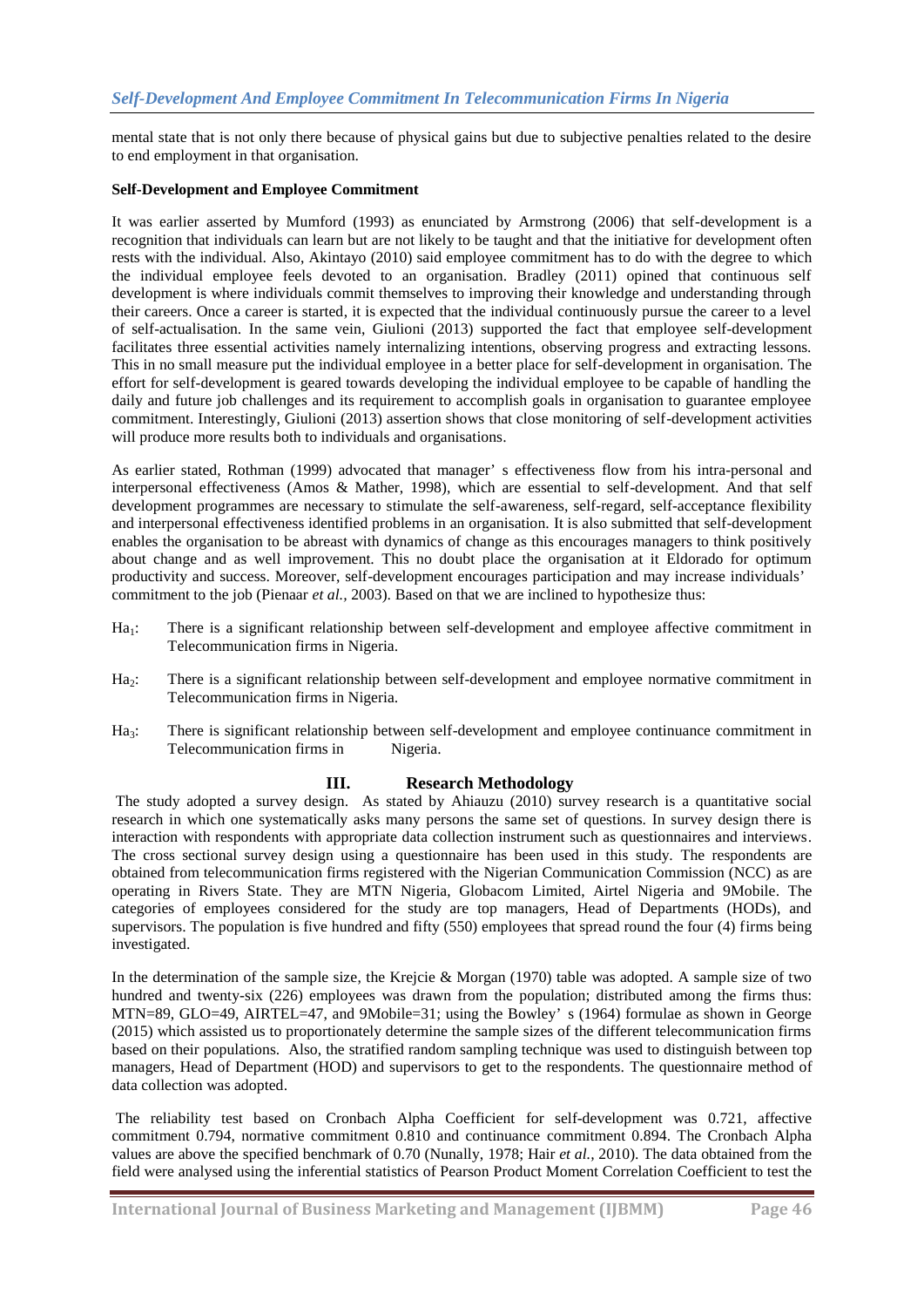hypotheses as result of the interval nature of the measurement scale used. The analysis was done using a computer programme-Statistical Package for the Social Sciences (SPSS) version 21.

## **IV. Data Analysis and Results**

#### **Bivariate Analysis**

#### **Self-development and Employee Commitment**

This section presents the results of test of hypotheses conducted using the Pearson' s Product Moment Correlation Coefficient at a confidence interval of 95% meaning a significant level (<) of 0.05.

|                                                              |                                                    | Self                    |                  |                             | <b>Affective Norm Continuance</b> |
|--------------------------------------------------------------|----------------------------------------------------|-------------------------|------------------|-----------------------------|-----------------------------------|
| Self                                                         | <b>Pearson Correlation</b>                         | $\mathbf{1}$            | $.342**$         | $.230**$                    | $.607**$                          |
|                                                              | Sig. (2-tailed)<br>N                               | 197                     | .000<br>197      | .001<br>197                 | .000<br>197                       |
| Affective<br>Norm                                            | <b>Pearson Correlation</b>                         | $.342***$               | $\overline{1}$   | $.591***$                   | $.517**$                          |
|                                                              | Sig. (2-tailed)<br>N<br><b>Pearson Correlation</b> | .000<br>197<br>$.230**$ | 197<br>$.591***$ | .000<br>197<br>$\mathbf{1}$ | .000<br>197<br>$.653***$          |
|                                                              | Sig. (2-tailed)<br>N                               | .001<br>197             | .000<br>197      | 197                         | .000<br>197                       |
| Continuance                                                  | <b>Pearson Correlation</b>                         | $.607***$               | $.517***$        | $.653***$                   | 1                                 |
|                                                              | Sig. (2-tailed)<br>N                               | .000<br>197             | .000<br>197      | .000<br>197                 | 197                               |
| **. Correlation is significant at the 0.01 level (2-tailed). |                                                    |                         |                  |                             |                                   |

## **Table 1: The effect of self-development on employee commitment**

**Source**: Field survey, 2021

The relationship between self-development and affective commitment has a correlation value of .342 with a pvalue of 0.000 indicating a significant correlation, leading to the rejection of the null hypothesis. The relationship between self-development and the normative commitment has a correlation value of .230 and at a pvalue of 0.000 indicating a significant correlation; therefore, the null hypothesis was rejected. The relationship between self-development and continuance commitment also has a correlation value of .607 and a p-value of 0.000 indicating a significant correlation; therefore the null hypothesis was also rejected. A strong correlation was also shown in the analysis. The above analysis shows that:

- i. Self development significantly relates to employee affective commitment in the telecommunication industry in Nigeria.
- ii. Self development significantly relates to employee normative commitment in the telecommunication industry in Nigeria.
- iii. Self development significantly relates to employee continuance commitment in the telecommunication industry in Nigeria.

#### **V. Discussions of Findings**

The analysis earlier did reveal certain findings on which form the basis for our discussions in line with existing knowledge. The findings show that self-development relates to employee commitment in the telecommunication firms in Nigeria. Firstly, we discovered that telecommunication firms in Nigeria encouraged self-development of managers as means of ensuring employee affective commitment. In Mumford' s (1995) view, management development is an attempt to improve managerial effectiveness through a planned and deliberate learning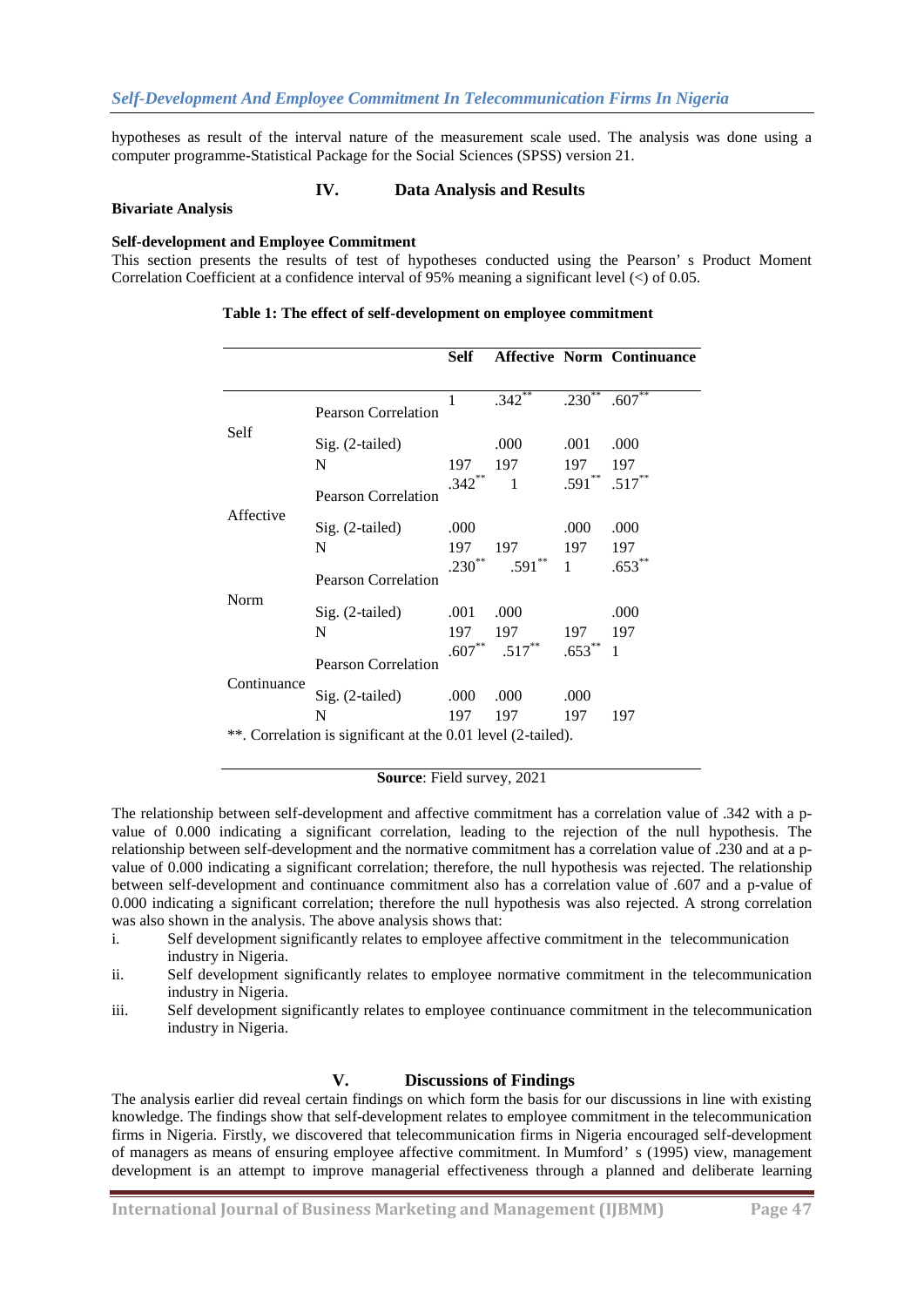process. It is conceived as how individuals improve their capabilities and learn to effectively perform in managerial roles (Baldwin & Padgetts, 1993; Mumford, 1997). This individual effort is aimed developing oneself. This supports our findings which relates to self-development since individual must improve their capabilities to achieve affective commitment in their firm. For affective commitment, is seen in terms of emotional attachment to their organisation by individual employees. As was earlier posited, affective commitment has to do with employee' s emotional attachment to identifying with and involving in the organisation as it bothers on positive feelings, and emotions, towards an organisation (Meyer & Allen, 1993). This emotional attachment has to do with the identification and involvement and is enhanced by selfdevelopment of managers in an organisation especially in the telecommunication firms in Nigeria.

Secondly, it was discovered that self-development of managers ensures normative and continuance commitments. While normative commitment has to do with the obligation of an individual employee towards being a member of an organisation (Meyer & Smith, 2000; Bal, *et al.*, 2014), continuance commitment preaches perceived cost linked with leaving or remaining with that organisation (Kanter, 1968). The responses gathered from respondents support that self-development relates to employee commitment.

# **VI. Conclusions and Recommendations**

Given the findings as discussed above, it is our conclusion that:

- a. Self-development of managers leads to employee affective commitment in telecommunication firm in Nigeria.
- b. Self-development of managers leads to employee normative commitment telecommunication firms in Nigeria.
- c. Self-development of managers leads to employee continuance commitment in telecommunication firms in Nigeria.

Consequently, we thus recommend as follows:

- 1. Telecommunication firms in Nigeria should encourage self-development of the employee to ensure employee affective commitment.
- 2. Telecommunication firms should encourage self-development since it enhances employee normative commitment in Nigeria.
- 3. Telecommunication firms in Nigeria should encourage self-development because it is seen to ensure employee continuance commitment.

## **References**

- [1]. Ahiauzu, A. (2010). Advanced social research methods, Port Harcourt: CIMRAT.
- [2]. Akintayo, D.I. (2010). Work-family role conflict and organisational commitment among industrial workers in Nigeria. Journal of Psychology and Counselling, 2(1), 1-8.
- [3]. Allen, N. J. & Grisaffe, D.B. (2001), Employee commitment to the organisation and customer reactions: Mapping the linkages. Human Resource Management Review,(211-212).
- [4]. Armstrong, M. (2006). A handbook of human resource management practices. UK: Kogan Page.
- [5]. Asawo, S.P. (2009). Spiritual leadership and workers' commitment in the Nigerian manufacturing industry. A PhD Thesis Submitted to the Department of Management, Faculty of Management Sciences, Rivers State University of Science and Technology, Nkpolu, Oroworukwo, Port Harcourt.
- [6]. Bal, Y., Bozkurt, S. & Ertemsir, E. (2014). Determining the influence of HRM practices on increasing organisational commitment: An empirical research from Turkey. Management knowledge and Learning International Conference,25-27 June.
- [7]. Baldwin, T.T & Padgett, M. Y (1993). Management development: A review and commentary. In Robertson, I & Cooper, C.(Eds.). The International Annual Review of Industrial/Organisational Psychology, 8(35-85).
- [8]. Becker, H.C. (1960). Notes on the concept of commitment. The American Journal of Sociology. 66(1), 32-40.
- [9]. Beheshtifar, M. & Herat, B. H. (2013). To promote employees commitment via perceived organisational support. International Journal of Academic Research in Business and Sciences, 3(1), 2222-6990.
- [10]. Bradley, F. (2011). Encouraging continuous self development among employees. Retrieved from http://www.Tweak Yourbiz.com.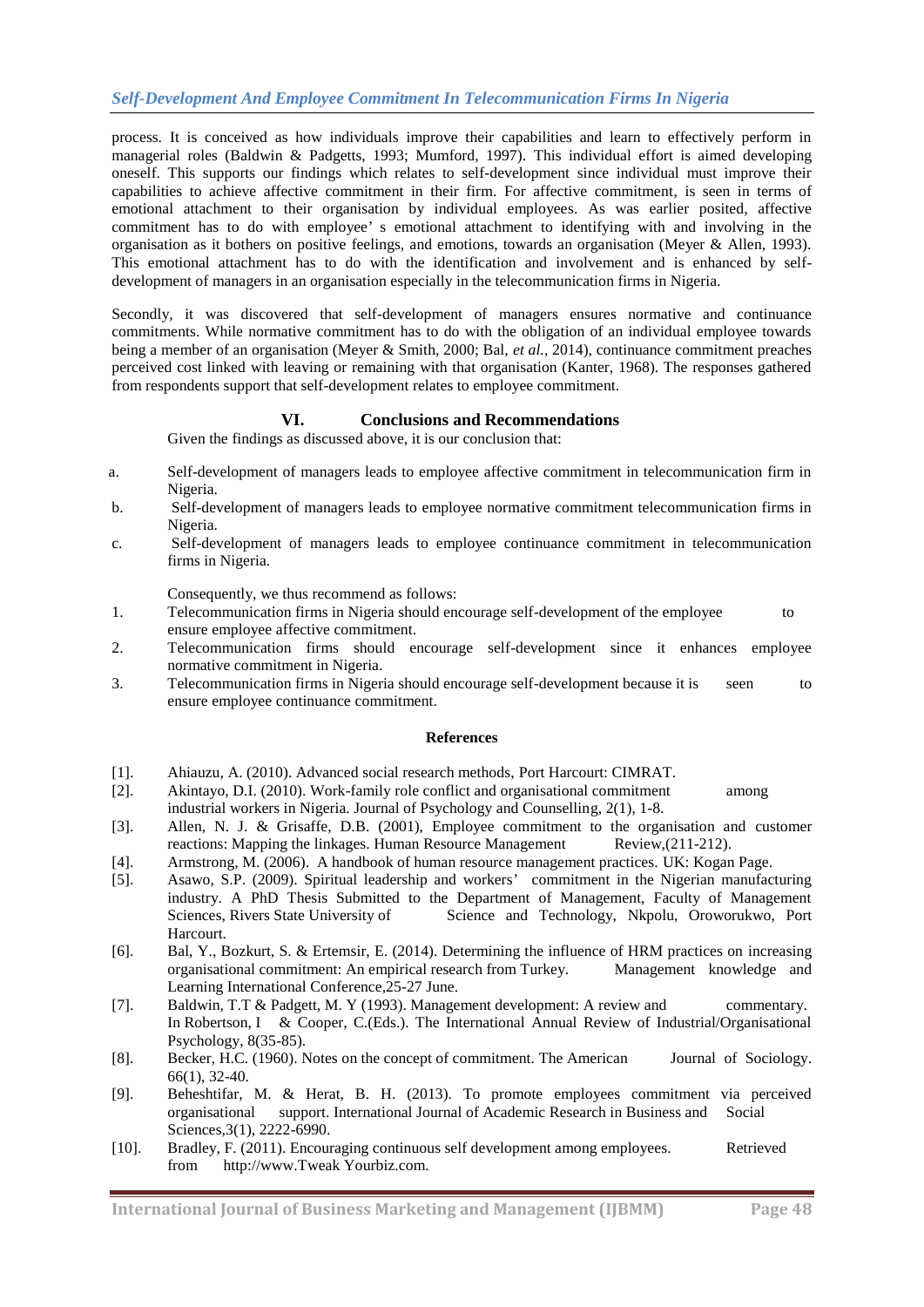- [11]. Commeiras, N. & Fournier, C. (2001). Critical evaluation of Porter et al.' Organisational Commitment Questionnaire: Implications for researchers. The Journal of Personal Selling and Sales Management, 21(3), 239- 245.
- [12]. Copranzano, R. & Mitchell, M.S.(2005). Social exchange theory: An interdisciplinary review. Journal of Management, 3(6), 874-900.
- [13]. Ellingson, J.E & Noe, R.A (2017). Autonomous learning in the workplace; London: Taylor & Francis Ltd
- [14]. Frese, M. & Fay, D. (2001). Personal initiative: An active performance for work in the  $21<sup>st</sup>$  century; Research in Organization Behaviour. 13, 133-187.
- [15]. George, B.M. (2015). Leader impression management strategy and subordinate work attitude in the Nigerian telecommunication industry. A PhD thesis submitted to the Department of Management, Faculty of Management Sciences, Rivers State University of Science and Technology, Nkpolu-Oroworukwo, Port Harcourt. (Unpublished)
- [16]. Giulioni, J. W. (2013). How to drive employee self-development supports optimal learning talent space blug. Retrieved from [www.haloensafewire.com.](http://www.haloensafewire.com./)
- [17]. Hameed, A. & Iuaheed, A. (2011). Employee development and its affect on employee performance: A conceptual framework. International Journal of Business and Social Science; 2(13), 224-229.
- [18]. Homans, G.C. (1961). Social behaviour: Its elementary forms, New York: Harcourt Brace.
- [19]. Irefin, P. & Mechanic, M. A. (2014), Effect of employee commitment on organisational performance in coca cola Nigeria limited Maiduguri, Bornu State; IOSR Journal of Humanities and Social Science (IOSR – JHSS), 19(3), 33-41.
- [20]. Kanter, R.M. (1968). Commitment and social organisation: A study of commitment mechanisms in Chopian communities. American Sociological Review, 44, 499- 517.
- [21]. Khan, M.R., Ziauddin, J. F.A. & Ramay M. I. (2010). The impact of organisational commitment on employee job performance. European Journal of Social Science,15(3), 292-298.
- [22]. Krejcie, R. X.V. & Morgan, D. W.(1970). Determining sample size for research activities. Educational and Psychological Measurement. 30, 607-610
- [23]. Kumar, N.R. & Krishnaveni, R. (2008). Role of HRD practices in building organisation commitment. Journal of Contemporary Research in Management, April-June, 59- 68.
- [24]. Law, K.A. (2008). Practices of management development: A Malaysian case study. International Education Studies, 1(2), 76-88.
- [25]. Madigan, M., Norton, J. & Testa, I. (1999). The quest for work and life balance. (online). Rogers Media. Retrieved from: http://www.benefitscanada.com/content/legacy/content/1999/html
- [26]. Madi, M., Abu-Jarad, I. & Alqahtani (2012). Employees perception and organisational commitment; A study on the banking sector in Gaza, Palestine. International Journal of Business and Social Science: 3(16), 299-312.
- [27]. Meyer, J.P.& Allen N. (1997). Commitment in workplace: Theory research, and application. Thousand Oaks, CA: Sage.
- [28]. Meyer, J.P. & Smith , C.A. (2000). HRM practices and organisational commitment: Test of a mediation model. Canadian Journal of Administrative Sciences, 17(4), 319-331.
- [29]. Meyer, J.P., Becker, T.E. & Vandenberghe. C. (2004). Employee commitment and motivation: A conceptual analysis and integrative model. Journal of Applied Psychology, 89, 991-1007.
- [30]. Meyer, J.P. & Herscovitch L. (2001). Commitment in the workplace: Toward a general model. Human Resource Management Review, 11, 99-126.
- [31]. Meyer, J.P. & Allen, N.J. (1991). A three-component conceptualization of organisation commitment. Human Resource Management Review, 1(1), 61-89.
- [32]. Meyer, J. P. & Maltin, E.R. (2010). Employee commitment and well-being: A critical review, theoretical framework and research agenda. Journal of Vocational Behaviour. 77, 323-337.
- [33]. Meyer, J.P. & Parfyonova, N.M. (2010). Normative commitment in the workplace: A theoretical analysis and re-conceptualisation. Human Resource Management Review, 20, 283-294.
- [34]. Mullins, L. J. (2001), Hospitality management and organisational behaviour, 4th edition. Harlow, Pearson/Longman.
- [35]. Mumford, A. (1993). Management development: Strategies for action, London: IPD.
- [36]. Mumford, P. (1995). Management development: Strategies for action, London: Institute of Personnel Management.
- [37]. Nunnally, J.C. (1978). Psychometric Theory. New York: McGraw Hikk. Bookco.
- [38]. Nwikiabeh, L.B.M (2017) Management development and employee commitment in telecomunication firms in Nigeria. A M.Sc Dissertation submitted to the Department of Management, Faculty of